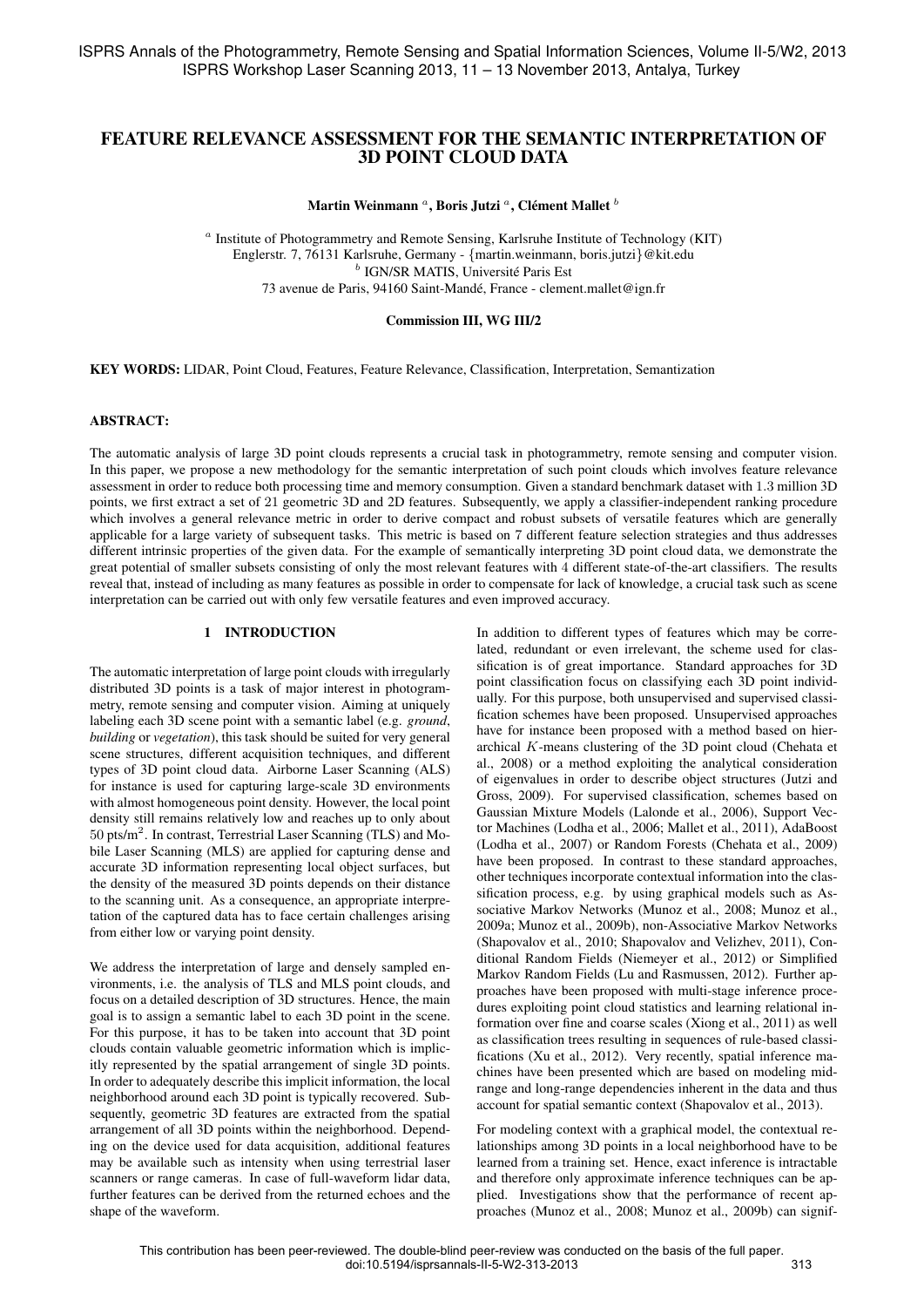icantly be increased by only introducing improved learning techniques for modeling interactions between single elements (Munoz et al., 2009a).

Instead of using complex models and finding the optimal training technique for learning contextual relationships, we focus on the use of good and versatile features which provide a higher interpretability compared to numerous interactions between a large number of elements. Since the consideration of individual points does not include context, these features should be computed with a certain spatial support, i.e. within a local 3D neighborhood. Consequently, in this paper, we address two important issues: 1) which features can be calculated for each 3D point of a point cloud and 2) how meaningful are these features for further tasks such as 3D scene analysis? Aiming to reach general applicability, we only exploit geometric features for 3D scene analysis and neglect echo-based features as well as full-waveform features which are also included for similar approaches (Chehata et al., 2009; Mallet et al., 2011), but not always available. Furthermore, we explicitly want to avoid a classifier-dependent feature selection scheme which has for instance been proposed for segment-based classification (Khoshelham and Oude Elberink, 2012). The main contribution of this paper is a new methodology which

- exploits a variety of geometric 3D and 2D features for characterizing the local neighborhood of 3D points,
- analyzes the relevance of these features according to a general relevance metric addressing different intrinsic properties of the given data,
- provides compact and robust subsets of versatile features with general applicability, and
- allows for reliably performing subsequent tasks of a standard point cloud processing pipeline such as the semantic interpretation of 3D point cloud data.

The paper is organized as follows. We first introduce the proposed methodology in Section 2 and provide a detailed description of each step in the processing chain. Subsequently, in Section 3, we evaluate this methodology and demonstrate its performance on a standard benchmark dataset for 3D point cloud classification. In Section 4, we discuss the results of our approach and compare them to state-of-the-art methods. Finally, conclusions and suggestions for future work are provided in Section 5.

### 2 METHODOLOGY

The proposed methodology exploits spatial 3D information represented as 3D point clouds. Hence, special geometric properties are of importance for adequately analyzing the 3D scene structure. These are derived by considering the local neighborhood of each 3D point (Section 2.1) and extracting 3D features encapsulating the geometric relations between the respective 3D points (Section 2.2). As façades and poles are usually oriented exactly in vertical direction, all 3D points can be projected onto a horizontally oriented plane, and further properties can be described with 2D features (Section 2.3). All the information derived from the local neighborhood and thus the full set of features is typically used for classifying a large number of unorganized 3D points with respect to predefined semantic labels (Section 2.4). This however remains challenging with respect to both processing time and memory consumption. Hence, the selection of a compact and robust subset of versatile features is desirable (Section 2.5). The selected feature subset should be generally applicable for a variety of subsequent tasks such as 3D scene analysis, point cloud registration, and autonomous navigation. For this reason, it should not depend on the use of a learning machine and not only address a single characteristic, but rather involve various criteria.

## 2.1 Neighborhood Selection

Once spatial 3D information about the local environment has been collected in form of 3D point clouds, the next step towards scene analysis typically consists of recovering the local 3D neighborhood V of each 3D point  $X = (X, Y, Z)$ . This can for instance be done by applying a spherical neighborhood definition where all points within a sphere of fixed radius  $r<sub>s</sub>$  form the local neighborhood (Lee and Schenk, 2002). Alternatively, a cylindrical neighborhood definition can be applied which takes into account all the 3D points whose 2D projection onto the ground plane is within a circular area of fixed size  $r_c$  (Filin and Pfeifer, 2005). A further definition is based on selecting the  $k$  closest 3D points which does not include a fixed spatial neighborhood size (Linsen and Prautzsch, 2001). Furthermore, an approach for selecting the optimal neighborhood size based on dimensionality features has been proposed (Demantké et al., 2011).

### 2.2 3D Feature Extraction

Based on the spatial information of all 3D points within the local neighborhood  $V$ , invariant moments representing geometric properties can be calculated for each 3D point (Maas and Vosselman, 1999) as well as the respective 3D covariance matrix known as 3D structure tensor S (Jutzi and Gross, 2009). The eigenvalues  $\lambda_1, \lambda_2$  and  $\lambda_3$  of the structure tensor **S** with  $\lambda_1 \geq \lambda_2 \geq \lambda_3 \geq 0$ can directly be used to describe the local 3D structure or, alternatively, further measures based on these eigenvalues can be derived which encapsulate special geometric properties (West et al., 2004; Toshev et al., 2010; Mallet et al., 2011). For describing the local dimensionality, the measures of linearity  $L_{\lambda}$ , planarity  $P_{\lambda}$  and scatter (i.e. sphericity)  $S_{\lambda}$  provide information about the presence of a linear 1D structure, a planar 2D structure or a volumetric 3D structure. Further measures are provided by omnivariance  $O_{\lambda}$ , anisotropy  $A_{\lambda}$ , eigenentropy  $E_{\lambda}$  and the sum of eigenvalues denoted as  $\Sigma_{\lambda}$ . Exploiting the change of curvature denoted as  $C_{\lambda}$  has also been proposed (Rusu, 2009). The formal definitions of these measures are provided with

$$
L_{\lambda} = \frac{\lambda_1 - \lambda_2}{\lambda_1} \qquad P_{\lambda} = \frac{\lambda_2 - \lambda_3}{\lambda_1}
$$
  
\n
$$
S_{\lambda} = \frac{\lambda_3}{\lambda_1} \qquad O_{\lambda} = \sqrt[3]{\lambda_1 \lambda_2 \lambda_3}
$$
  
\n
$$
A_{\lambda} = \frac{\lambda_1 - \lambda_3}{\lambda_1} \qquad E_{\lambda} = -\sum_{i=1}^{3} \lambda_i \ln(\lambda_i)
$$
  
\n
$$
\Sigma_{\lambda} = \lambda_1 + \lambda_2 + \lambda_3 \qquad C_{\lambda} = \frac{\lambda_3}{\lambda_1 + \lambda_2 + \lambda_3}
$$
  
\n(1)

and show a characteristic behavior depending on the local 3D structure. In addition to features derived from the 3D structure tensor S, there are further measures which are important, namely the verticality  $V$  (Demantké et al., 2012) and the local point density  $D$  which are defined as

$$
V = 1 - n_Z \qquad D = \frac{k+1}{\frac{4}{3} \pi r_{k\text{-NN}}^3} \tag{2}
$$

where  $n_Z$  is the third component of the normal vector n, and  $r_{k-NN}$  represents the radius of the spherical neighborhood defined by a 3D point and its  $k$  closest neighbors. Here, the definition of the local point density has been adapted from the respective definition in 2D (Lari and Habib, 2012).

### 2.3 2D Feature Extraction

As façades and poles are usually oriented in vertical direction, further features can be derived by projecting all 3D points onto a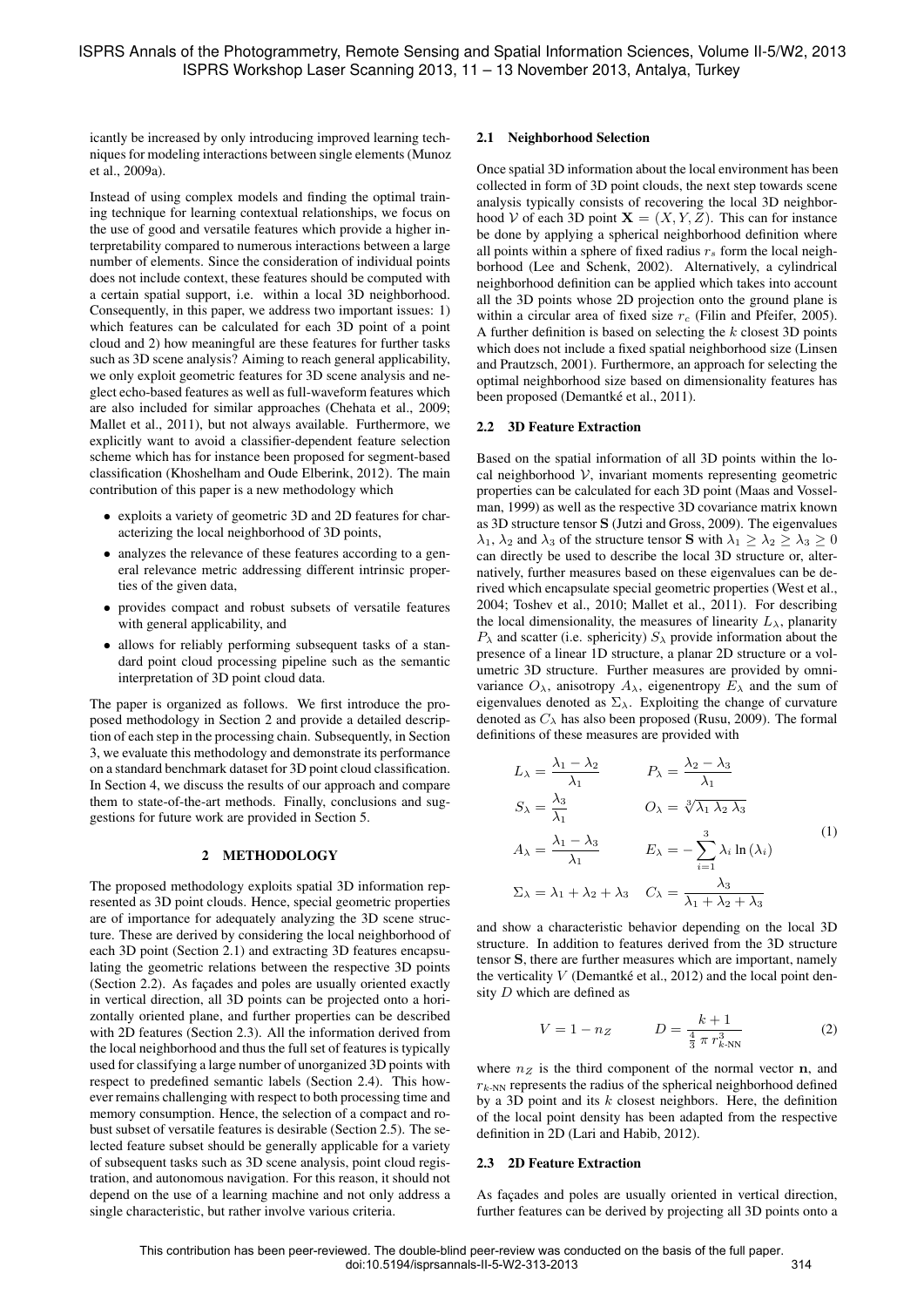horizontally oriented plane  $P$ . In particular, the local point density  $D_{2D}$  in the new 2D representation can be derived based on the radius  $r_{k\text{-NN,2D}}$  of the circular neighborhood defined by a 2D point and its k neighbors (Lari and Habib, 2012). Additionally, the eigenvalues  $\lambda_{1,2D}$  and  $\lambda_{2,2D}$  of the structure tensor  $S_{2D}$  in 2D as well as their ratio

$$
R_{\lambda,2D} = \frac{\lambda_{2,2D}}{\lambda_{1,2D}}\tag{3}
$$

can be calculated which indicate meaningful 2D structures in a plane. The sum  $\Sigma_{\lambda,2D}$  of these eigenvalues is also used as feature. Further introducing a binning based on a discrete rectangular raster (e.g. with quadratic bins of side length 0.25 m), a quantization of occurrences at certain locations  $(X, Y)$  on the plane  $P$  yields an accumulation map  $M$  (Monnier et al., 2012). Since each 3D point is mapped into a bin, the entry  $M(X, Y)$ of the accumulation map  $M$  reveals how many 3D points voted for the same bin. High values  $M(X, Y)$  thus indicate the presence of a local vertical structure at  $(X, Y)$ . Such a binning allows for deriving the maximum height difference  $\Delta Z$  of the 3D points mapped into each bin and the standard deviation  $\sigma_Z$  of all height values  $Z$  in a similar way to approaches based on height features derived from cylindrical neighborhoods (Mallet et al., 2011).

### 2.4 Classification of 3D Points

Once features have been extracted, these can be used for classifying 3D points with respect to certain data characteristics. For this purpose, the whole point set is divided into a training set and a test set. The training set  $\mathcal{Y} = \{s_i\}$  consists of n single training samples  $s_i$  with  $i = 1, \ldots, n$ . Each training sample  $s_i = (\mathbf{x}_i, l_i)$ encapsulates a feature vector  $\mathbf{x}_i \in \mathbb{R}^d$  in a *d*-dimensional feature space and the respective class label  $l_i \in \{1, \ldots, n_C\}$ , where  $n_C$  represents the number of classes. The test set  $\mathcal{Y}^* = \{s_i^*\}$ consists of m single training samples  $s_i^*$  which encapsulate new feature vectors  $\mathbf{x}_i^* \in \mathbb{R}^d$  in the *d*-dimensional feature space and, optionally, for later being able to evaluate the classification results, the respective class labels  $l_i^* \in \{1, \ldots, n_C\}$ .

A very simple method for classification is offered by a Nearest Neighbor (NN) classifier which assigns each feature vector the class label of the closest training example. For this purpose, a distance function has to be defined which might be based on the Euclidean distance, a general Minkowski metric or other distance metrics. Additional information is involved when applying a  $k$  Nearest Neighbor ( $k$ -NN) classifier (Cover and Hart, 1967) which, for each feature vector, selects the  $k$  nearest samples in the training data and classifies according to the majority vote of their class labels. Hence, a  $k$ -NN classifier simply performs kernel density estimation with a uniform kernel and variable bandwidth. Both methods do neither require parameter estimation nor the assumption of a certain model.

In contrast, a Naive Bayesian (NB) classifier (John and Langley, 1995) is a probabilistic classifier which is based on Bayes' theorem and the naive assumption of all features being conditionally independent. For this reason, independent random variables  $X_j$ with  $j = 1, \ldots, d$  and L for the d corresponding attributes  $x_j$  of a feature vector  $x$  and the class label  $l$  are introduced. In the classification process, a new feature vector of a test set  $\mathcal{Y}^*$  is assigned the most likely class label according to

$$
\hat{l} = \underset{l \in \{1, \dots, n_C\}}{\arg \max} \ P\left(L = l\right) \prod_{j=1}^d P\left(X_j = x_j \mid L = l\right) \tag{4}
$$

where the probabilities  $P(L = l)$  and  $P(X_j = x_j | L = l)$  are determined based on the training set Y. However, since con-

ditional independence is assumed, correlated features cannot be modeled appropriately.

A further supervised classifier is represented by the Support Vector Machine (SVM) classifier (Cortes and Vapnik, 1995). Being able to generalize in case of small training sets and robust to noise, SVMs have become very popular in recent years. In general, a SVM is a binary classifier trained to linearly separate two classes by constructing a hyperplane or a set of hyperplanes in a high-dimensional feature space. Since the linear separation in the feature space often is not possible, a kernel function is introduced which implicitly maps the training data into a new feature space of higher dimensionality where the data is linear separable. For solving the problem of multi-class classification, a SVM classifier composed of several binary SVMs and provided in the LIBSVM package (Chang and Lin, 2011) has been applied which is based on a one-against-one approach. Thus, for each pair of classes, a SVM is trained to distinguish samples of one class from samples of the other class. Since with TLS and MLS, many objects of similar shapes or at least similar geometrical behaviors are typically acquired (e.g. poles, wires, trunks or traffic lights), such a strategy may allow a better training step and subsequent discrimination of classes closely located in the feature space. In order to optimally select the parameter  $\gamma$  representing the width of a (Gaussian) radial basis function (RBF) kernel and the parameter C penalyzing classification errors, a cross-validation based on a grid-search in a suitable subspace  $(\gamma, C)$  is applied. For this purpose, the training set  $\mathcal Y$  is divided into two disjoint sets  $\mathcal Y_1$  and  $\mathcal{Y}_2$ . Subsequently, at each point on the discrete grid, the performance of the whole classifier is evaluated by training on the new training set  $\mathcal{Y}_1$  with the current parameter choices and testing on the validation set  $\mathcal{Y}_2$ . Resulting from this, those values  $(\gamma, C)$  are selected which yield the best performance.

#### 2.5 Feature Relevance Assessment and Feature Selection

Once a variety of features has been extracted, it has to be considered that these may contain redundant or irrelevant information with respect to the classification task. Although in theory many classifiers are considered to be insensitive to the given dimensionality, such redundant or irrelevant information has been proved to influence their performance in practice. Hence, it is often desirable to select a compact subset of the most relevant features which allows for classification without significant loss of predictive information. Such a feature selection is important to defy the curse of dimensionality, to improve class separability and to facilitate interpretability. Furthermore, a significant increase of efficiency with respect to both processing time and memory consumption can be expected due to much less involved data.

Recent approaches to feature selection mainly apply filter-based methods, wrapper-based methods or embedded methods (Guyon and Elisseeff, 2003). The filter-based selection requires the definition of a performance evaluation function providing a score which can directly be calculated from the training data. Such a function typically exploits a common measure for distance, information, dependency or consistency. In contrast, the wrapperbased selection directly involves the performance of the learning machine in order to evaluate each subset and thus conduct feature selection. The embedded methods carry out feature selection during the training process, i.e. parameter space of the learning machine and feature selection space are searched simultaneously. In general, wrapper-based methods yield a better performance than filter-based methods. However, they have a risk of overfitting, require a huge computational effort and provide feature subsets optimized for the specified classifier only. Hence, the selected subset may be less suited in a different context which might for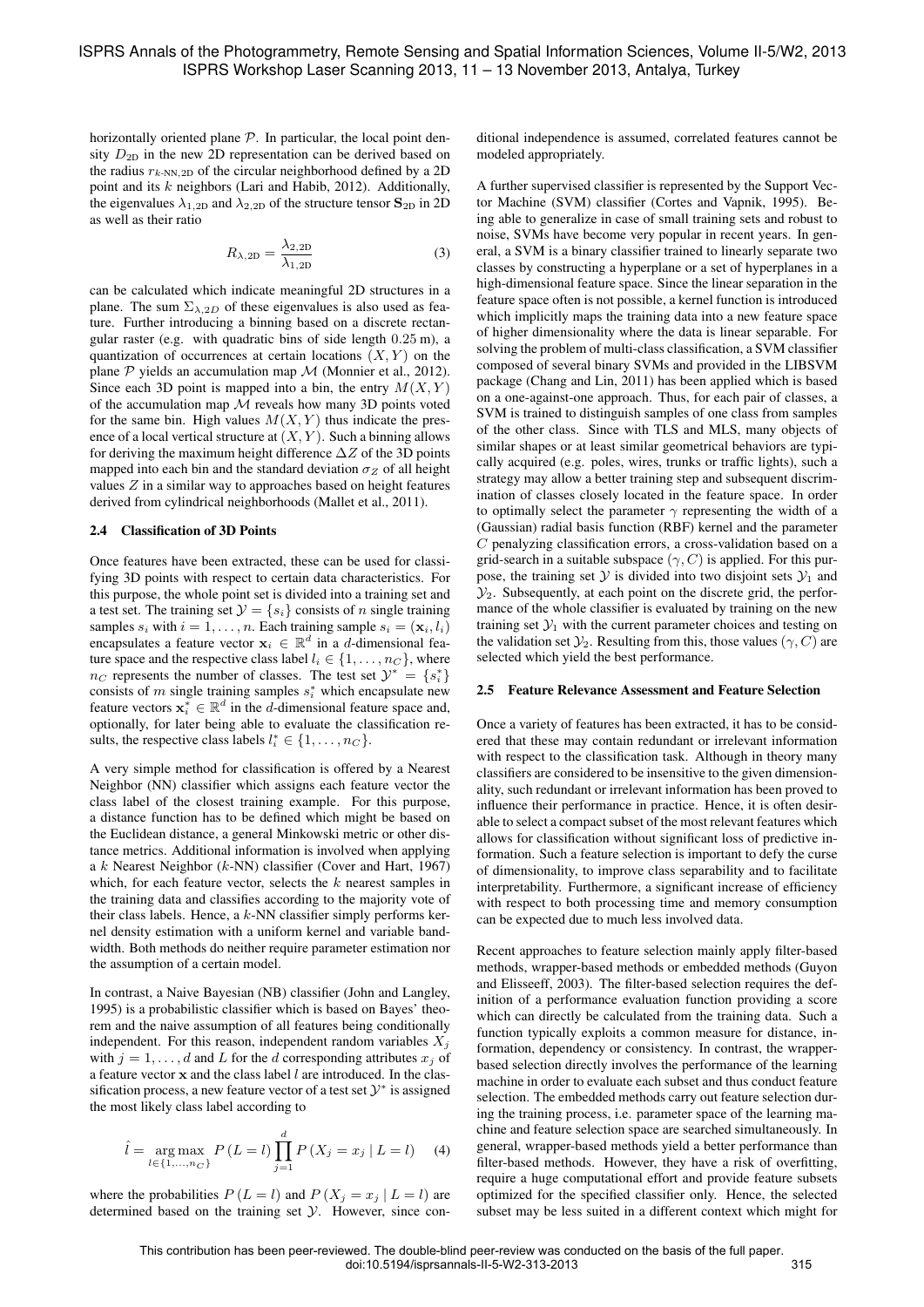instance be important for subsequent tasks such as object detection. The embedded methods also provide a classifier-dependent selection which might be less suited for other tasks. Since the filter-based selection evaluates intrinsic properties of the given data, the respective results exhibit more generality.

In order to avoid a classifier-dependent solution for deriving compact and robust feature subsets, we apply a filter-based feature selection where relevance is directly calculated from training data without involving learning techniques. Thus, feature selection is a small independent component in the processing chain which yields reproducible results. The order of the derived scores is used for ranking the features. As different criteria of the data may be relevant for scene analysis (Zhao et al., 2010), we not only use a single measure, but several measures $<sup>1</sup>$ :</sup>

- The measure  $c_{\chi}$  results from a  $\chi^2$ -test which is used as a test of independence in order to assess whether a class label is independent of a particular feature. Following the provided implementation, a higher value indicates more relevance.
- The F-score or Fisher score  $c_{Fisher}$  represents the ratio between interclass and intraclass variance. A larger value indicates that a feature is more likely to be discriminative.
- The Gini Index cGini provides a statistical measure of dispersion and thus an inequality measure which quantifies a feature's ability to distinguish between classes. Smaller values of the Gini Index indicate more relevant features.
- The Information Gain  $c_{IG}$  is a measure revealing the dependence between a feature and a class label. Higher values represent more relevant features.
- $\bullet$  The Pearson correlation coefficient  $c_{\text{Pearson}}$  indicates to which degree a feature is correlated with a class label. A higher correlation results in higher values and thus higher relevance.
- The ReliefF measure  $c_{\text{ReliefF}}$  indicates the contribution of a feature to the separation of samples from different classes. If samples with the same label have close values and samples with different labels are well discriminated, this measure provides a higher value.
- The measure  $c_t$  results from applying a t-test on each feature and checking how effective it is for separating classes. Following the provided implementation, a higher value indicates more relevance.

These measures encapsulate very different properties according to which feature subsets can be selected. The Gini Index and the Information Gain are commonly used for node splitting in decision trees. Typically, a single relevance metric is utilized for ranking the importance of the features according to the respective score. In order to realize a general ranking scheme taking into account very different aspects which might represent relevant properties of the given data, we apply a combined measure where the global rank of each feature is derived according to the ascending order of the mean rank across all measures. Feature selection can thus be realized by only keeping a feature subset consisting of the best-ranked features.

# 3 EXPERIMENTAL RESULTS

We demonstrate the performance of the proposed methodology for a standard MLS benchmark dataset which is described in Section 3.1. The parameter settings for the experiments as well as a detailed evaluation is presented in Section 3.2.

## 3.1 Dataset

For evaluation, we use the Oakland 3-D Point Cloud Dataset<sup>2</sup> (Munoz et al., 2008; Munoz et al., 2009a) which is a labeled benchmark MLS dataset representing an urban environment. The dataset has been acquired with a mobile platform equipped with side looking SICK LMS laser scanners used in push-broom mode. A separation into training set  $\mathcal{Y}_1$ , validation set  $\mathcal{Y}_2$  and test set  $\mathcal{Y}^*$ is provided, and each 3D point is assigned one of the five semantic labels *wire*, *pole/trunk*, *fac¸ade*, *ground* and *vegetation*.

# 3.2 Experiments

Assuming that a single 3D point can be characterized by the spatial relationships to its 50 closest neighbors, the whole set of 3D and 2D features is calculated. These features exhibit different scalings and therefore each feature is normalized to the interval [0, 1]. Subsequently, the combined relevance metric is calculated for sorting the features according to their relevance (Figure 1).



Figure 1: Mean rank of the derived 3D features (blue) and those features derived from considerations in 2D (green).

Following the principle of forward selection, we begin with only the most relevant feature. Subsequently, the derived order of the features is used to successively train and test the classifiers with one additional feature per iteration. Between the features with global rank 5 and global rank 6, the relevance metric shows a significant change (Figure 1). For this reason, we assume the five best-ranked features to be a meaningful subset in the experiments. As the number of samples per class varies significantly for both training set  $\mathcal{Y}_1$  and validation set  $\mathcal{Y}_2$ , we reduce these sets to equal class size by selecting all samples of the smallest class and randomly selecting the same number of samples for all other classes. We apply a multi-class SVM classifier exploiting a Gaussian kernel. The respective parameters  $(\gamma, C)$  are derived via cross-validation where training is performed on the reduced training set  $\mathcal{Y}_{1,r}$  and validation is carried out with the reduced validation set  $\mathcal{Y}_{2,r}$ . The performance of the SVM classifier is evaluated on the test set  $\mathcal{Y}^*$  and compared with the performance of a Nearest Neighbor (NN) classifier, a  $k$  Nearest Neighbor ( $k$ -NN) classifier with  $k = 50$  and a Naive Bayesian (NB) classifier. The resulting overall accuracies are depicted in Figure 2. For being able to compare the results to other recent approaches, the confusion matrices for SVM-based classification exploiting all features and only the five best-ranked features are depicted in Table 1 and Table 2. The precision values can be seen as a measure of exactness or quality, whereas recall represents a measure of completeness or quantity. Finally, the overall classification accuracies for different feature subsets are provided in Table 3.

 $1$ Some of these measures are also included in the ASU Feature Selection Repository and available at http://featureselection.asu.edu (last access: 30 May 2013).

<sup>2</sup>The Oakland 3-D Point Cloud Dataset is available online at http://www.cs.cmu.edu/∼vmr/datasets/oakland 3d/cvpr09/doc/ (last access: 30 May 2013).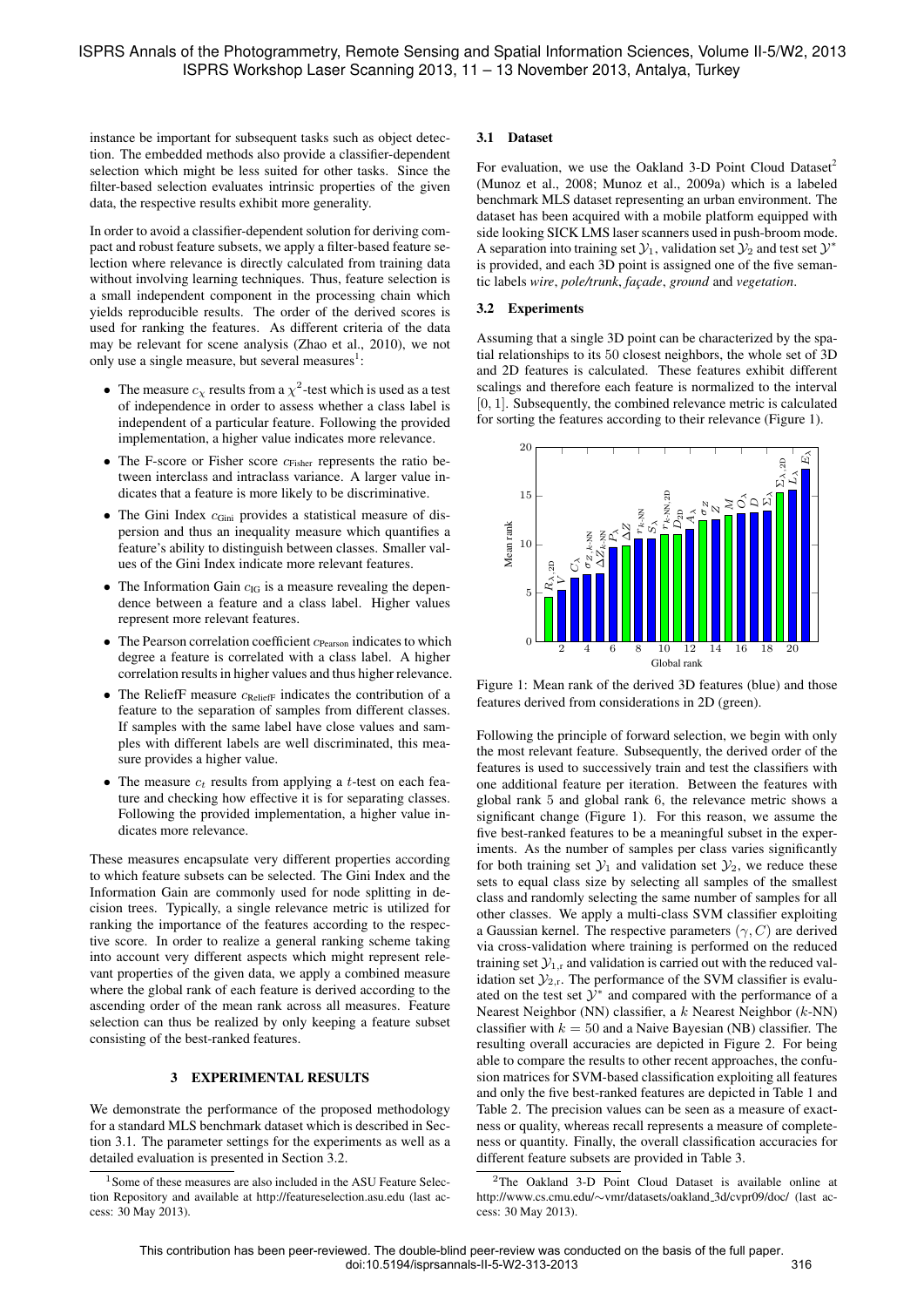

Figure 2: Overall classification accuracies for different classifiers: The size of the feature subset is iteratively increased according to the ascending global rank depicted in Figure 1.

|           | W     | P/T   | F     | G      | v      | recall |
|-----------|-------|-------|-------|--------|--------|--------|
| W         | 2414  | 538   | 300   | 41     | 501    | 0.636  |
| P/T       | 1552  | 4691  | 219   | 41     | 1430   | 0.591  |
| F         | 10480 | 33298 | 63335 | 62     | 3937   | 0.570  |
| G         | 12477 | 2785  | 223   | 914461 | 4200   | 0.979  |
| v         | 24027 | 24349 | 13600 | 5229   | 200120 | 0.749  |
| precision | 0.047 | 0.071 | 0.815 | 0.994  | 0.952  |        |

Table 1: Confusion matrix resulting from SVM-based classification with all 3D and 2D features (W: wire, P/T: pole/trunk, F: façade, G: ground, V: vegetation). The reference labels are provided in the left column, the estimated labels are represented in the upper row. The overall classification accuracy is 89.48%.

|           | W     | P/T   | F     | G      | v      | recall |
|-----------|-------|-------|-------|--------|--------|--------|
| W         | 1831  | 125   | 724   | 208    | 906    | 0.483  |
| P/T       | 1378  | 4729  | 386   | 8      | 1432   | 0.596  |
| F         | 7506  | 5577  | 88664 | 237    | 9128   | 0.798  |
| G         | 4680  | 501   | 191   | 917418 | 11356  | 0.982  |
| v         | 19042 | 10308 | 11277 | 3550   | 223148 | 0.835  |
| precision | 0.053 | 0.223 | 0.876 | 0.996  | 0.907  |        |

Table 2: Confusion matrix resulting from SVM-based classification with only the five best-ranked features. The overall classification accuracy is 93.32%.

|                                              | NN    | $k$ -NN | NB    | <b>SVM</b> |
|----------------------------------------------|-------|---------|-------|------------|
| all features                                 | 86.74 | 90.21   | 84.66 | 89.48      |
| only 3D features                             | 85.70 | 88.64   | 85.80 | 88.34      |
| only 2D features                             | 82.66 | 83.80   | 77.09 | 80.06      |
| eigenvalue-based 3D features                 | 80.36 | 82.42   | 83.92 | 84.81      |
| $\{L_{\lambda}, P_{\lambda}, S_{\lambda}\}\$ | 62.91 | 75.72   | 76.90 | 75.26      |
| five best-ranked features                    | 90.97 | 93.53   | 92.61 | 93.32      |

Table 3: Overall classification accuracies in % for different feature subsets and different classifiers.

# 4 DISCUSSION

Considering feature ranking, a clear trend is visible. The proposed scheme reveals that the ratio  $R_{\lambda,2D}$  of the eigenvalues in 2D, the verticality V and the change of curvature  $C_{\lambda}$  are highly relevant, even when considering different relevance measures. The feature  $R_{\lambda,2D}$  which we propose in this paper is a strong feature for detecting facades. The verticality  $V$  is well-suited to distinguish between façades and ground, and the change of curvature  $C_{\lambda}$  provides a strong hint for distinguishing between planar structures such as façades or ground, and non-planar structures representing vegetation. The height difference  $\Delta Z_{k-NN}$  and the height variance  $\sigma_{Z,k\text{-NN}}$  within the local neighborhood are also assigned lower and thus better global ranks. In contrast, the features  $\Sigma_{\lambda}$ ,  $\Sigma_{\lambda,2D}$  and  $E_{\lambda}$  are always among the least relevant features which is consistent to similar investigations involving echo-based and full-waveform features (Mallet et al., 2011). Interestingly and against a priori knowledge, also the linearity  $L_{\lambda}$  does not seem to be a relevant feature here (Figure 1). Indeed, when considering the behavior of this feature, it turns out that high values are mainly caused by edges due to occlusions or borders of the fieldof-view which are not supposed to be linear objects. Furthermore, it becomes visible that the global ranks of features derived from considerations in 2D are distributed across the whole scale, i.e. there are more and less relevant features among them.

For the semantic 3D point cloud classification, the results indicate that the more features are used, the more complicated is the border separating the classes. A simpler border however results in better generalization and less overfitting. The performance of all classifiers is even significantly improved by selecting only a small subset of versatile features (Figure 2, Tables 1-3). Including the height  $Z$  with global rank 14 has a negative effect on the overall classification accuracy, in particular for the NB classifier. This might be due to the fact that elements of the different classes appear at different heights. The reduction to a small subset of five features also saves both processing time and memory consumption with respect to feature extraction as well as classification.

Moreover, the classification based the five best-ranked geometric features significantly outperforms classification using the set of all eigenvalue-based 3D features which are commonly used in literature as well as the subset  $\{L_{\lambda}, P_{\lambda}, S_{\lambda}\}\$  often used for describing 1D, 2D and 3D structures (Table 3). The derived small feature subset even yields higher precision/recall values in comparison to recent investigations where Associative Markov Networks and thus graphical models involving contextual information have been used (Munoz et al., 2009b). A visual representation of the classification results for the subset consisting of the five best-ranked features is depicted in Figure 3.



Figure 3: Visual representation of the classification results for the subset consisting of the five best-ranked features (W: blue, P/T: red, F: gray, G: brown, V: green).

#### 5 CONCLUSIONS AND FUTURE WORK

In this paper, a new methodology for feature relevance assessment and its beneficial impact on the semantic interpretation of 3D point cloud data are presented. Involving a variety of geometric 3D and 2D features, a general relevance metric addressing different intrinsic properties of the given data is exploited in order to derive compact and robust subsets of versatile features. The results reveal that the use of only a small feature subset is profitable for crucial tasks such as the semantic interpretation of 3D point clouds. The improvements not only address processing time and memory consumption, but also classification accuracy. For future research, it would be desirable to apply compact and robust subsets of versatile features in order to support point cloud registration, to facilitate navigation of autonomous vehicles equipped with range cameras or to alleviate an even more detailed scene analysis up to object level. For these tasks, it would also be helpful to automatically find the optimal size of the feature subset. Additionally, contextual information should be taken into account. Promising results can be expected.